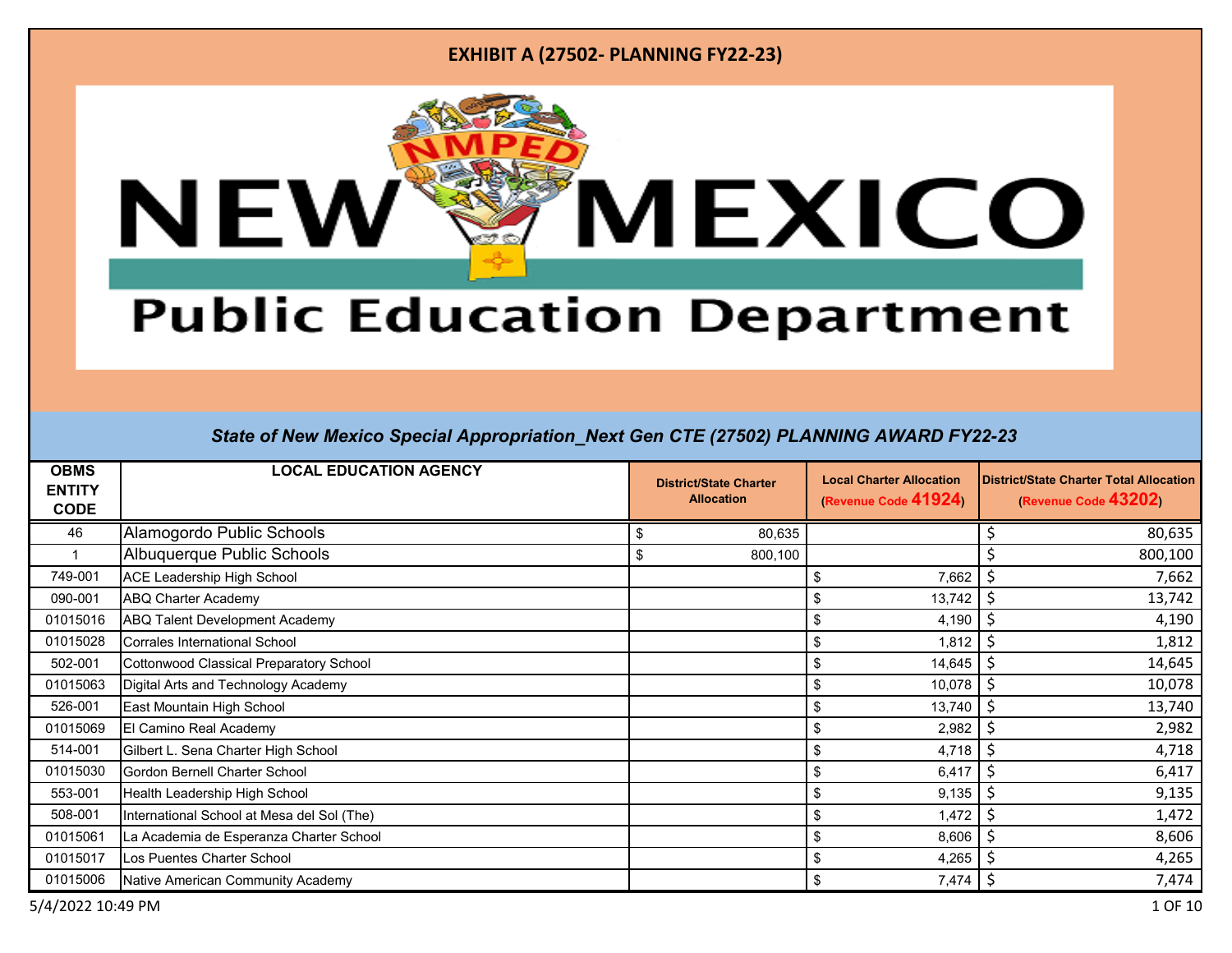

# **Public Education Department**

| <b>OBMS</b><br><b>ENTITY</b><br><b>CODE</b> | <b>LOCAL EDUCATION AGENCY</b>      | <b>District/State Charter</b><br><b>Allocation</b> | <b>Local Charter Allocation</b><br>(Revenue Code 41924) | District/State Charter Total Allocation<br>(Revenue Code 43202) |
|---------------------------------------------|------------------------------------|----------------------------------------------------|---------------------------------------------------------|-----------------------------------------------------------------|
| 506-001                                     | New America School                 |                                                    | 7,172<br>\$                                             | 7,172<br>S                                                      |
| 01015039                                    | Mark Armijo Academy                |                                                    | \$<br>7,549                                             | 7,549                                                           |
| 01015047                                    | Public Academy for Performing Arts |                                                    | -\$<br>8,682                                            | 8,682<br>S                                                      |
| 01015051                                    | Robert F. Kennedy Charter School   |                                                    | \$<br>9,587                                             | 9,587<br>\$,                                                    |
| 750-001                                     | Siembra Leadership High School     |                                                    | 8,795<br>\$                                             | 8,795                                                           |
| 01015025                                    | South Valley Academy               |                                                    | 12,418<br>\$                                            | 12,418<br>S                                                     |
| 561-001                                     | Technology Leadership High School  |                                                    | 11,173<br>\$                                            | 11,173                                                          |
|                                             | ALBUQUERQUE W/CHARTERS             | $800,100$ \$                                       | 176,314                                                 | 976,414<br>\$                                                   |
| 30                                          | <b>Animas Public Schools</b>       | S<br>1,623                                         |                                                         | 1,623                                                           |
| 22                                          | Artesia Public Schools             | \$<br>35,744                                       |                                                         | 35,744                                                          |
| 64                                          | <b>Aztec Municipal Schools</b>     | \$<br>43,059                                       |                                                         | 43,059                                                          |
| 87                                          | <b>Belen Consolidated Schools</b>  | S<br>55,420                                        |                                                         | 55,420                                                          |
| 61                                          | <b>Bernalillo Public Schools</b>   | Ŝ.<br>44,318                                       |                                                         | 44,318                                                          |
| 66                                          | <b>Bloomfield Schools</b>          | \$<br>50,343                                       |                                                         | 50,343                                                          |
| 40                                          | Capitan Municipal Schools          | \$<br>6,400                                        |                                                         | 6,400                                                           |
| 20                                          | <b>Carlsbad Municipal Schools</b>  | \$<br>44,363                                       |                                                         | 44,363                                                          |
| 20155001                                    | Jefferson Montessori Academy       | \$<br>1,194                                        |                                                         | Ś<br>1,194                                                      |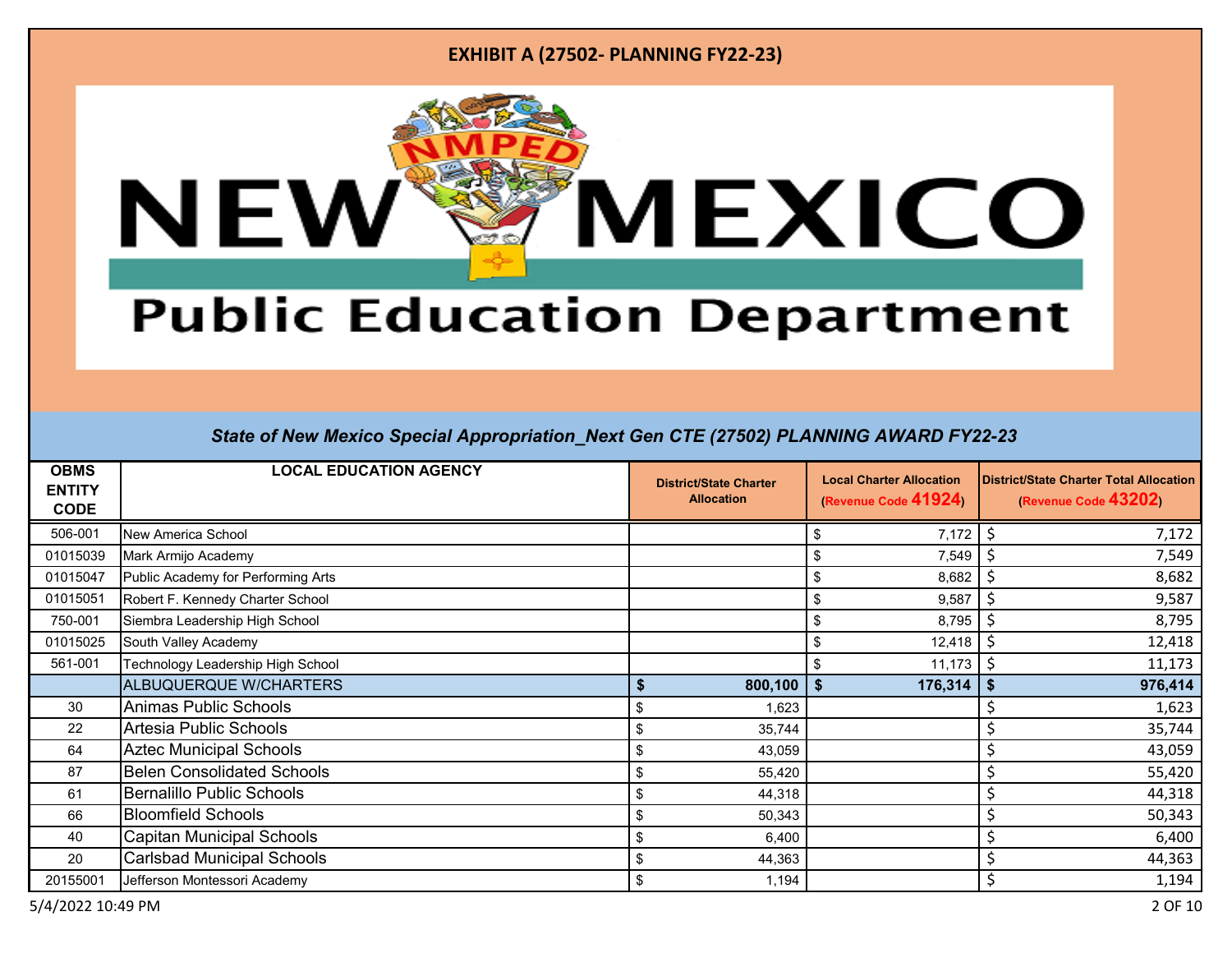

# **Public Education Department**

| <b>OBMS</b><br><b>ENTITY</b><br><b>CODE</b> | <b>LOCAL EDUCATION AGENCY</b>           |                    | <b>District/State Charter</b><br><b>Allocation</b> | <b>Local Charter Allocation</b><br>(Revenue Code 41924) |    | <b>District/State Charter Total Allocation</b><br>(Revenue Code 43202) |  |
|---------------------------------------------|-----------------------------------------|--------------------|----------------------------------------------------|---------------------------------------------------------|----|------------------------------------------------------------------------|--|
| 37                                          | Carrizozo Municipal Schools             | S                  | 3,807                                              |                                                         |    | 3,807                                                                  |  |
| 67                                          | <b>Central Consolidated Schools</b>     | \$                 | 102,054                                            |                                                         |    | 102,054                                                                |  |
| 53                                          | Chama Valley Independent Schools        | \$                 | 4,790                                              |                                                         |    | 4,790                                                                  |  |
| 8                                           | <b>Cimarron Municipal Schools</b>       | \$                 | 1,881                                              |                                                         |    | 1,881                                                                  |  |
| 08075003                                    | Moreno Valley High School               |                    |                                                    | 1,945                                                   |    | 1,945                                                                  |  |
|                                             | <b>CIMARRON W/CHARTERS</b>              | $\mathbf{\hat{s}}$ | 1,881                                              | 1,945                                                   | \$ | 3,826                                                                  |  |
| 84                                          | <b>Clayton Municipal Schools</b>        | \$                 | 7,266                                              |                                                         |    | 7,266                                                                  |  |
| 48                                          | <b>Cloudcroft Municipal Schools</b>     | \$                 | 4,376                                              |                                                         |    | 4,376                                                                  |  |
| $12 \overline{ }$                           | <b>Clovis Municipal Schools</b>         | \$                 | 90,580                                             |                                                         |    | 90,580                                                                 |  |
| 24                                          | <b>Cobre Consolidated Schools</b>       | \$                 | 13,381                                             |                                                         |    | 13,381                                                                 |  |
| 38                                          | Corona Public Schools                   | \$                 | 765                                                |                                                         |    | 765                                                                    |  |
| 62                                          | Cuba Independent Schools                | \$                 | 17,300                                             |                                                         |    | 17,300                                                                 |  |
| 42                                          | <b>Deming Public Schools</b>            | \$                 | 70,360                                             |                                                         |    | 70,360                                                                 |  |
| 42295006                                    | Deming Cesar Chavez Charter High School |                    |                                                    | 7,111                                                   |    | 7,111                                                                  |  |
|                                             | <b>DEMING W/CHARTERS</b>                | $\mathbf{\hat{f}}$ | 70,360                                             | 7,111                                                   | \$ | 77,471                                                                 |  |
| 85                                          | Des Moines Municipal Schools            | \$                 | 678                                                |                                                         |    | 678                                                                    |  |
| 6                                           | <b>Dexter Consolidated Schools</b>      | \$                 | 10,466                                             |                                                         |    | 10,466                                                                 |  |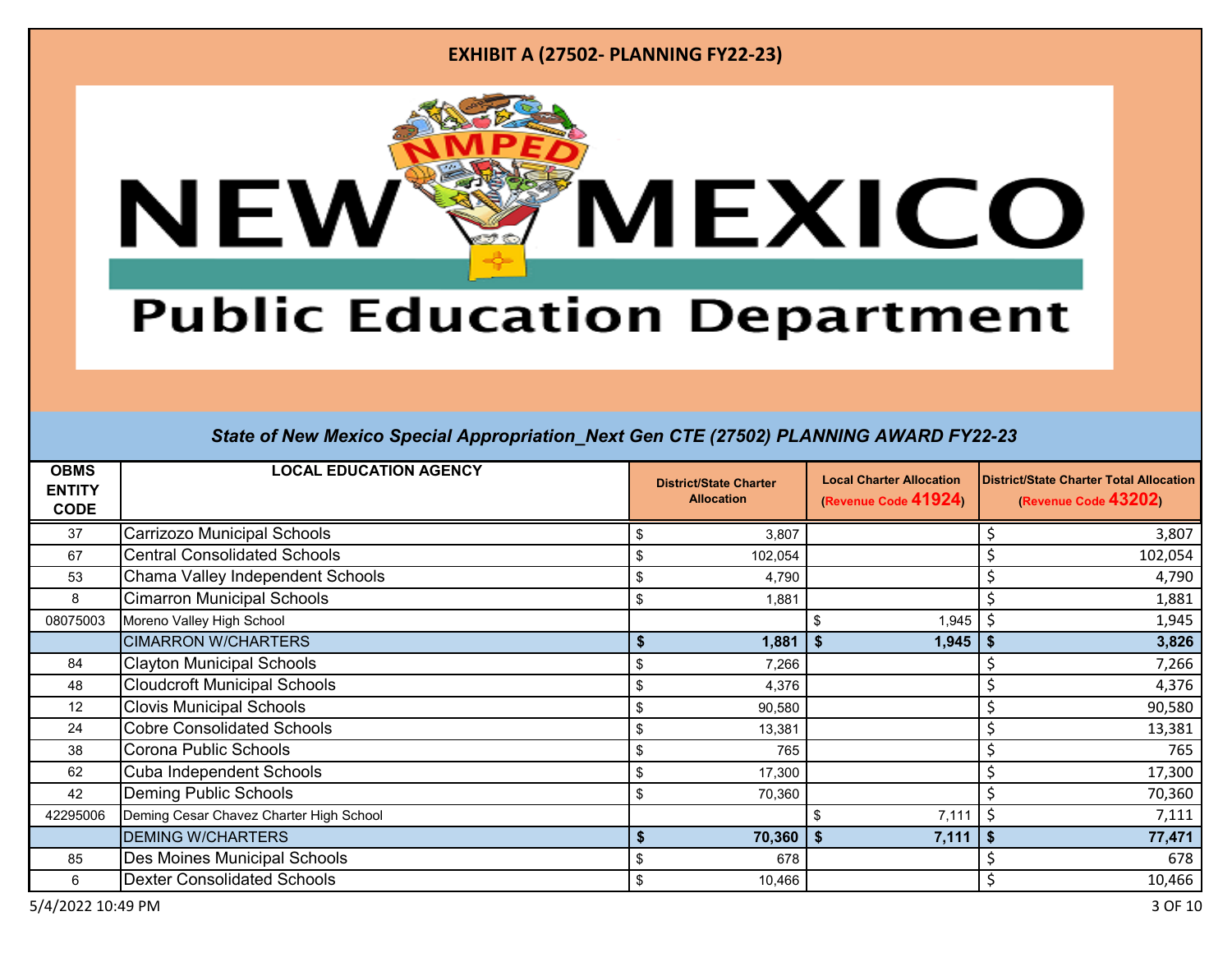

# **Public Education Department**

| <b>OBMS</b><br><b>ENTITY</b><br><b>CODE</b> | <b>LOCAL EDUCATION AGENCY</b>         | <b>Local Charter Allocation</b><br><b>District/State Charter</b><br>(Revenue Code 41924)<br><b>Allocation</b> |  | <b>District/State Charter Total Allocation</b><br>(Revenue Code 43202) |
|---------------------------------------------|---------------------------------------|---------------------------------------------------------------------------------------------------------------|--|------------------------------------------------------------------------|
| 60                                          | Dora Consolidated Schools             | 1,207<br>Ŝ.                                                                                                   |  | 1,207                                                                  |
| 54                                          | <b>Dulce Independent Schools</b>      | 10,382<br>Ŝ.                                                                                                  |  | 10,382                                                                 |
| 58                                          | <b>Elida Municipal Schools</b>        | Ŝ.<br>677                                                                                                     |  | 677                                                                    |
| 55                                          | Española Public Schools               | \$<br>63,916                                                                                                  |  | 63,916                                                                 |
| 80                                          | <b>Estancia Municipal Schools</b>     | 8,925<br>\$                                                                                                   |  | 8,925                                                                  |
| 32                                          | Eunice Public Schools                 | \$<br>6,498                                                                                                   |  | 6,498                                                                  |
| 65                                          | <b>Farmington Municipal Schools</b>   | \$<br>135,001                                                                                                 |  | 135,001                                                                |
| 59                                          | <b>Floyd Municipal Schools</b>        | \$<br>902                                                                                                     |  | 902                                                                    |
| 16                                          | <b>Fort Sumner Municipal Schools</b>  | \$<br>3,915                                                                                                   |  | 3,915                                                                  |
| 19                                          | Gadsden Independent Schools           | \$<br>228,651                                                                                                 |  | 228,651                                                                |
| 43                                          | <b>Gallup-McKinley County Schools</b> | \$<br>228,933                                                                                                 |  | 228,933                                                                |
| 15                                          | <b>Grady Municipal Schools</b>        | \$<br>547                                                                                                     |  | 547                                                                    |
| 88                                          | <b>Grants/Cibola County Schools</b>   | \$<br>69,602                                                                                                  |  | 69,602                                                                 |
| 5                                           | <b>Hagerman Municipal Schools</b>     | \$<br>5,480                                                                                                   |  | 5,480                                                                  |
| 18                                          | <b>Hatch Valley Public Schools</b>    | 18,764<br>\$                                                                                                  |  | 18,764                                                                 |
| 33                                          | <b>Hobbs Municipal Schools</b>        | 92,778<br>\$                                                                                                  |  | 92,778                                                                 |
| 39                                          | Hondo Valley Public Schools           | \$<br>1,595                                                                                                   |  | 1,595                                                                  |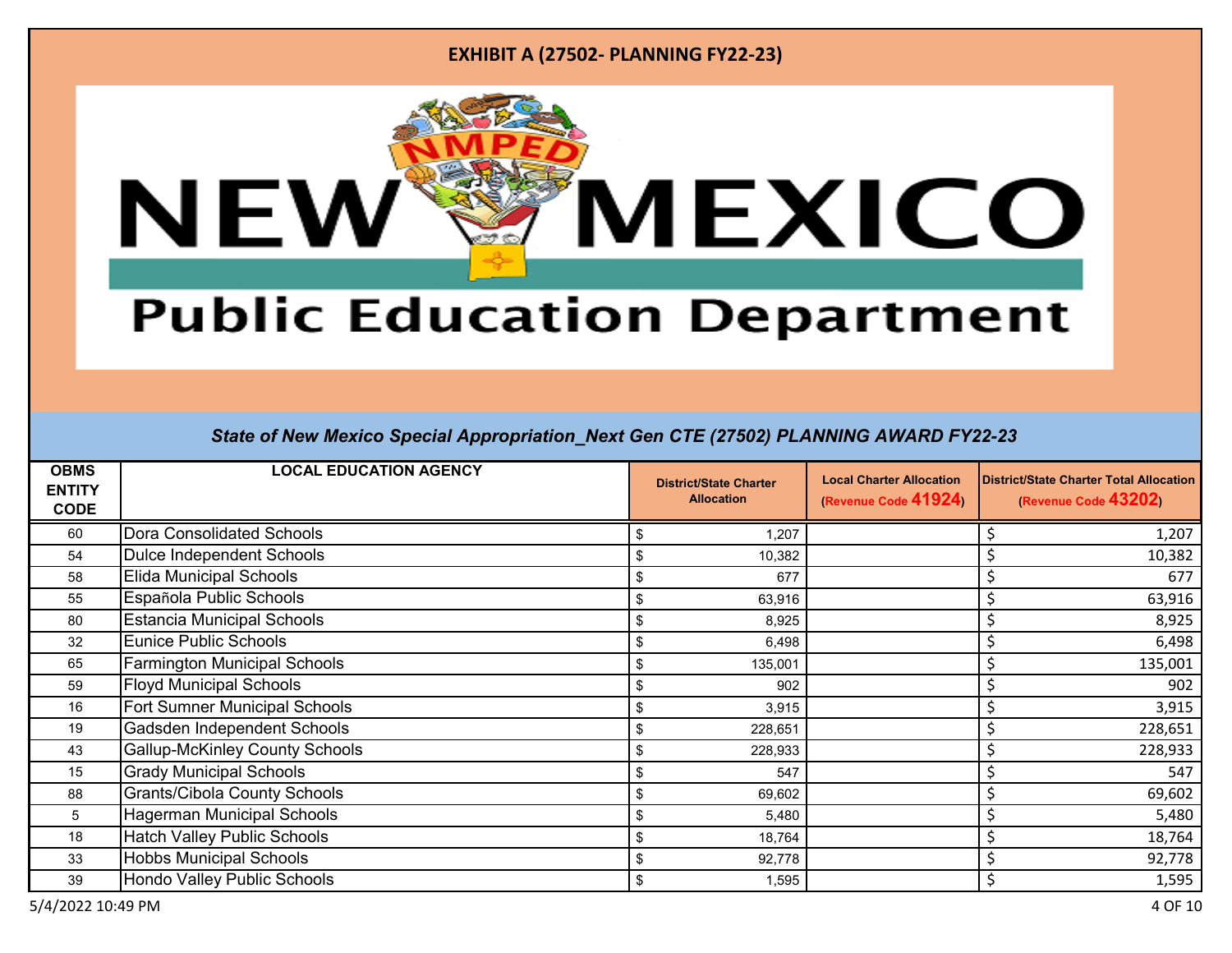

# **Public Education Department**

| <b>OBMS</b><br><b>ENTITY</b><br><b>CODE</b> | <b>LOCAL EDUCATION AGENCY</b>          | <b>District/State Charter</b><br><b>Allocation</b> | <b>Local Charter Allocation</b><br>(Revenue Code 41924) | <b>District/State Charter Total Allocation</b><br>(Revenue Code 43202) |
|---------------------------------------------|----------------------------------------|----------------------------------------------------|---------------------------------------------------------|------------------------------------------------------------------------|
| 50                                          | <b>House Municipal Schools</b>         | 381<br>ß.                                          |                                                         | 381                                                                    |
| 34                                          | Jal Public Schools                     | 4,735<br>Ŝ                                         |                                                         | 4,735                                                                  |
| 56                                          | Jemez Mountain Public Schools          | 4,097<br>\$                                        |                                                         | 4,097                                                                  |
| 63                                          | Jemez Valley Public Schools            | \$<br>4,875                                        |                                                         | 4,875                                                                  |
| $\overline{7}$                              | Lake Arthur Municipal Schools          | 1,748<br>\$                                        |                                                         | 1,748                                                                  |
| 17                                          | Las Cruces Public Schools              | \$<br>282,261                                      |                                                         | 282,261                                                                |
| 69                                          | Las Vegas City Public Schools          | \$<br>21,796                                       |                                                         | 21,796                                                                 |
| 51                                          | Logan Municipal Schools                | \$<br>2,284                                        |                                                         | 2,284                                                                  |
| 29                                          | Lordsburg Municipal Schools            | \$<br>7,479                                        |                                                         | 7,479                                                                  |
| 41                                          | Los Alamos Public Schools              | \$<br>14,301                                       |                                                         | 14,301                                                                 |
| 86                                          | Los Lunas Public Schools               | \$<br>90,108                                       |                                                         | 90,108                                                                 |
| 21                                          | Loving Municipal Schools               | \$<br>3,103                                        |                                                         | 3,103                                                                  |
| 31                                          | Lovington Municipal Schools            | \$<br>30,920                                       |                                                         | 30,920                                                                 |
| 75                                          | Magdalena Municipal Schools            | \$<br>12,099                                       |                                                         | 12,099                                                                 |
| 11                                          | <b>Maxwell Municipal Schools</b>       | \$<br>558                                          |                                                         | 558                                                                    |
| 14                                          | <b>Melrose Municipal Schools</b>       | 1,626<br>\$                                        |                                                         | 1,626                                                                  |
| 78                                          | <b>Mesa Vista Consolidated Schools</b> | \$<br>4,172                                        |                                                         | 4,172                                                                  |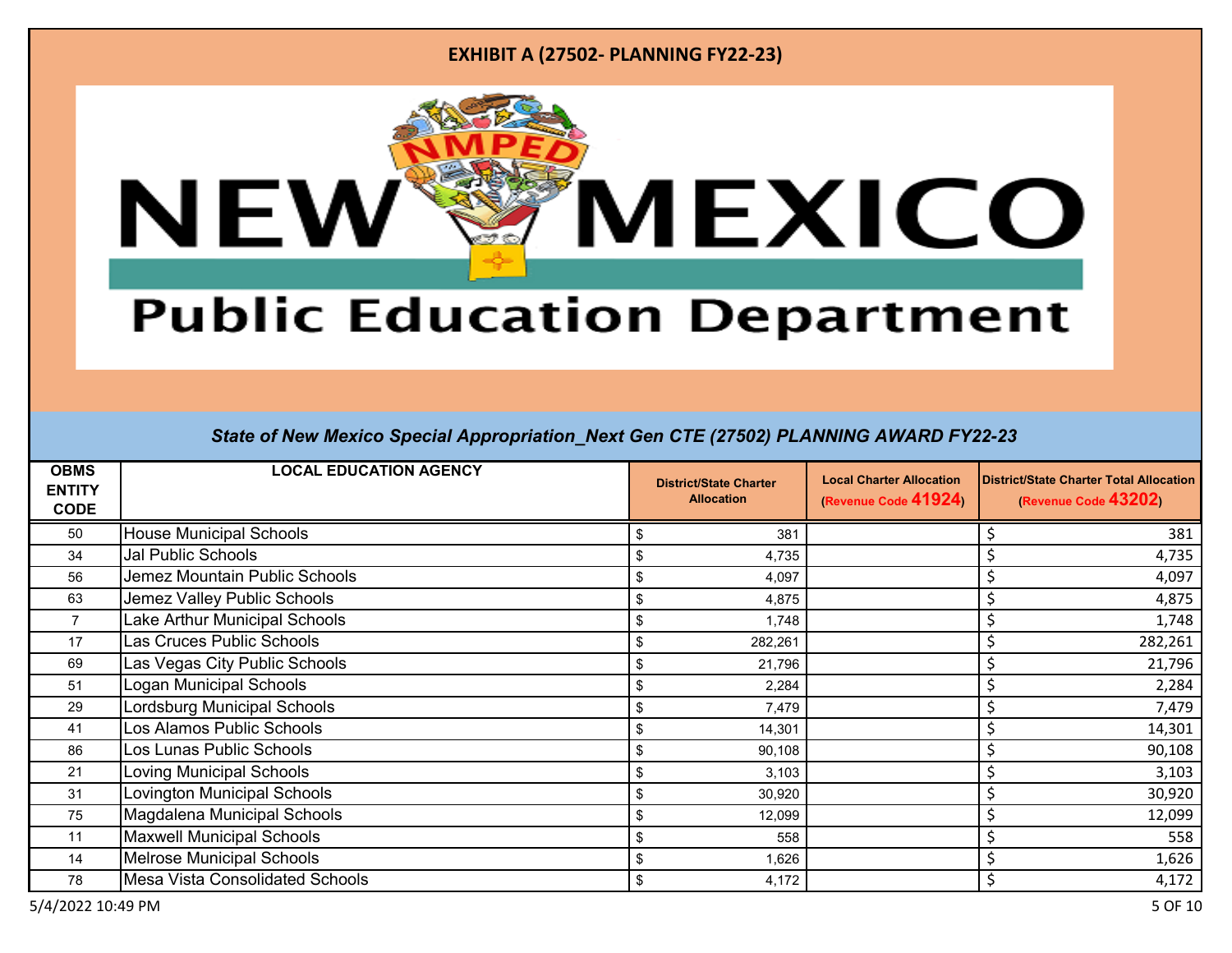

# **Public Education Department**

| <b>OBMS</b><br><b>ENTITY</b><br><b>CODE</b> | <b>LOCAL EDUCATION AGENCY</b>     | <b>Local Charter Allocation</b><br><b>District/State Charter</b><br>(Revenue Code 41924)<br><b>Allocation</b> |  | <b>District/State Charter Total Allocation</b><br>(Revenue Code 43202) |  |
|---------------------------------------------|-----------------------------------|---------------------------------------------------------------------------------------------------------------|--|------------------------------------------------------------------------|--|
| 44                                          | Mora Independent Schools          | 5,695<br>\$                                                                                                   |  | 5,695                                                                  |  |
| 81                                          | Moriarty-Edgewood School District | 28,772<br>\$                                                                                                  |  | 28,772                                                                 |  |
| 28                                          | Mosquero Municipal Schools        | \$<br>268                                                                                                     |  | 268                                                                    |  |
| 82                                          | <b>Mountainair Public Schools</b> | \$<br>3,158                                                                                                   |  | 3,158                                                                  |  |
| 70                                          | Pecos Independent School District | 5,733<br>\$                                                                                                   |  | 5,733                                                                  |  |
| 77                                          | Peñasco Independent Schools       | \$<br>6,254                                                                                                   |  | 6,254                                                                  |  |
| 72                                          | Pojoaque Valley Public Schools    | \$<br>15,647                                                                                                  |  | 15,647                                                                 |  |
| 57                                          | Portales Municipal Schools        | \$<br>36,057                                                                                                  |  | 36,057                                                                 |  |
| 3                                           | Quemado Independent Schools       | \$<br>2,790                                                                                                   |  | 2,790                                                                  |  |
| 79                                          | Questa Independent Schools        | \$<br>6,983                                                                                                   |  | 6,983                                                                  |  |
| 9                                           | <b>Raton Public Schools</b>       | \$<br>13,222                                                                                                  |  | 13,222                                                                 |  |
| $\overline{2}$                              | Reserve Independent Schools       | 3,037<br>\$                                                                                                   |  | 3,037                                                                  |  |
| 83                                          | Rio Rancho Public Schools         | 123,244<br>\$                                                                                                 |  | 123,244                                                                |  |
| 4                                           | Roswell Independent Schools       | \$<br>141,431                                                                                                 |  | 141,431                                                                |  |
| 27                                          | Roy Municipal Schools             | \$<br>424                                                                                                     |  | 424                                                                    |  |
| 36                                          | <b>Ruidoso Municipal Schools</b>  | 19,324<br>\$                                                                                                  |  | 19,324                                                                 |  |
| 52                                          | San Jon Municipal Schools         | \$<br>935                                                                                                     |  | 935                                                                    |  |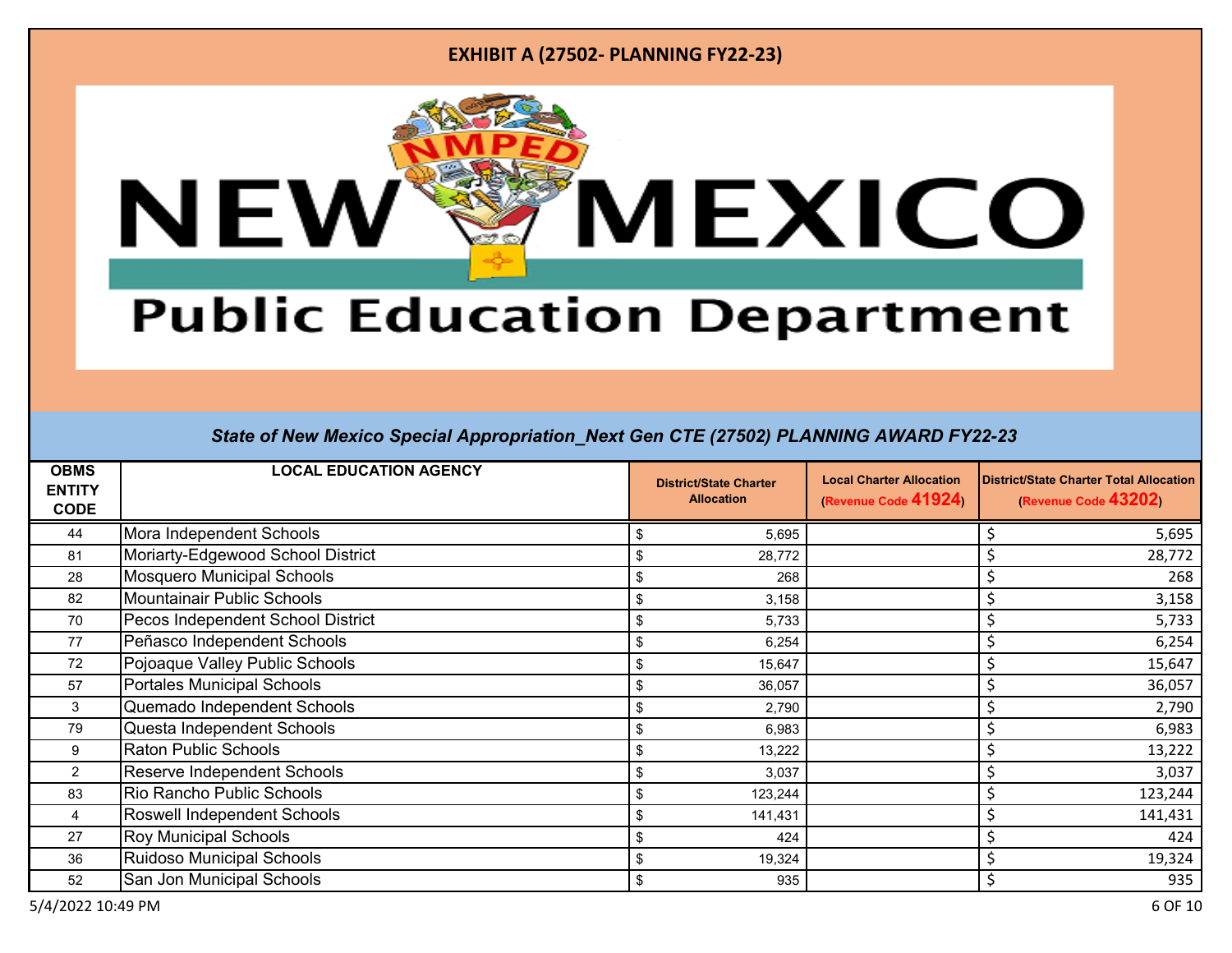

# **Public Education Department**

| <b>OBMS</b><br><b>ENTITY</b><br><b>CODE</b> | <b>LOCAL EDUCATION AGENCY</b>              |    | <b>District/State Charter</b><br><b>Allocation</b> | <b>Local Charter Allocation</b><br>(Revenue Code 41924) |    | <b>District/State Charter Total Allocation</b><br>(Revenue Code 43202) |  |
|---------------------------------------------|--------------------------------------------|----|----------------------------------------------------|---------------------------------------------------------|----|------------------------------------------------------------------------|--|
| 71                                          | Santa Fe Public Schools                    | \$ | 67,435                                             |                                                         |    | 67,435                                                                 |  |
| 71495024                                    | Academy for Technology and the Classics    |    |                                                    | 9,440                                                   |    | 9,440                                                                  |  |
|                                             | <b>SANTA FE W/CHARTERS</b>                 | \$ | 67,435                                             | 9,440                                                   | \$ | 76,875                                                                 |  |
| 25                                          | Santa Rosa Consolidated Schools            | \$ | 8,926                                              |                                                         |    | 8,926                                                                  |  |
| 23                                          | <b>Silver Consolidated School District</b> | \$ | 31,414                                             |                                                         |    | 31,414                                                                 |  |
| 74                                          | Socorro Consolidated Schools               | \$ | 28,648                                             |                                                         |    | 28,648                                                                 |  |
| 10                                          | <b>Springer Municipal Schools</b>          | \$ | 2,298                                              |                                                         |    | 2,298                                                                  |  |
| 76                                          | <b>Taos Municipal Schools</b>              | \$ | 30,193                                             |                                                         |    | 30,193                                                                 |  |
| 35                                          | <b>Tatum Municipal Schools</b>             | \$ | 2,571                                              |                                                         |    | 2,571                                                                  |  |
| 13                                          | <b>Texico Municipal Schools</b>            | \$ | 4,810                                              |                                                         |    | 4,810                                                                  |  |
| 73                                          | Truth or Consequences Municipal Schools    | \$ | 20,194                                             |                                                         |    | 20,194                                                                 |  |
| 49                                          | <b>Tucumcari Public Schools</b>            | \$ | 17,803                                             |                                                         |    | 17,803                                                                 |  |
| 47                                          | Tularosa Municipal Schools                 | \$ | 21,600                                             |                                                         |    | 21,600                                                                 |  |
| 26                                          | Vaughn Municipal Schools                   | ß. | 1,382                                              |                                                         |    | 1,382                                                                  |  |
| 45                                          | Wagon Mound Public Schools                 | \$ | 1,248                                              |                                                         |    | 1,248                                                                  |  |
| 68                                          | <b>West Las Vegas Public Schools</b>       | \$ | 20,204                                             |                                                         |    | 20,204                                                                 |  |
| 89                                          | Zuni Public School District                | \$ | 28,141                                             |                                                         |    | 28,141                                                                 |  |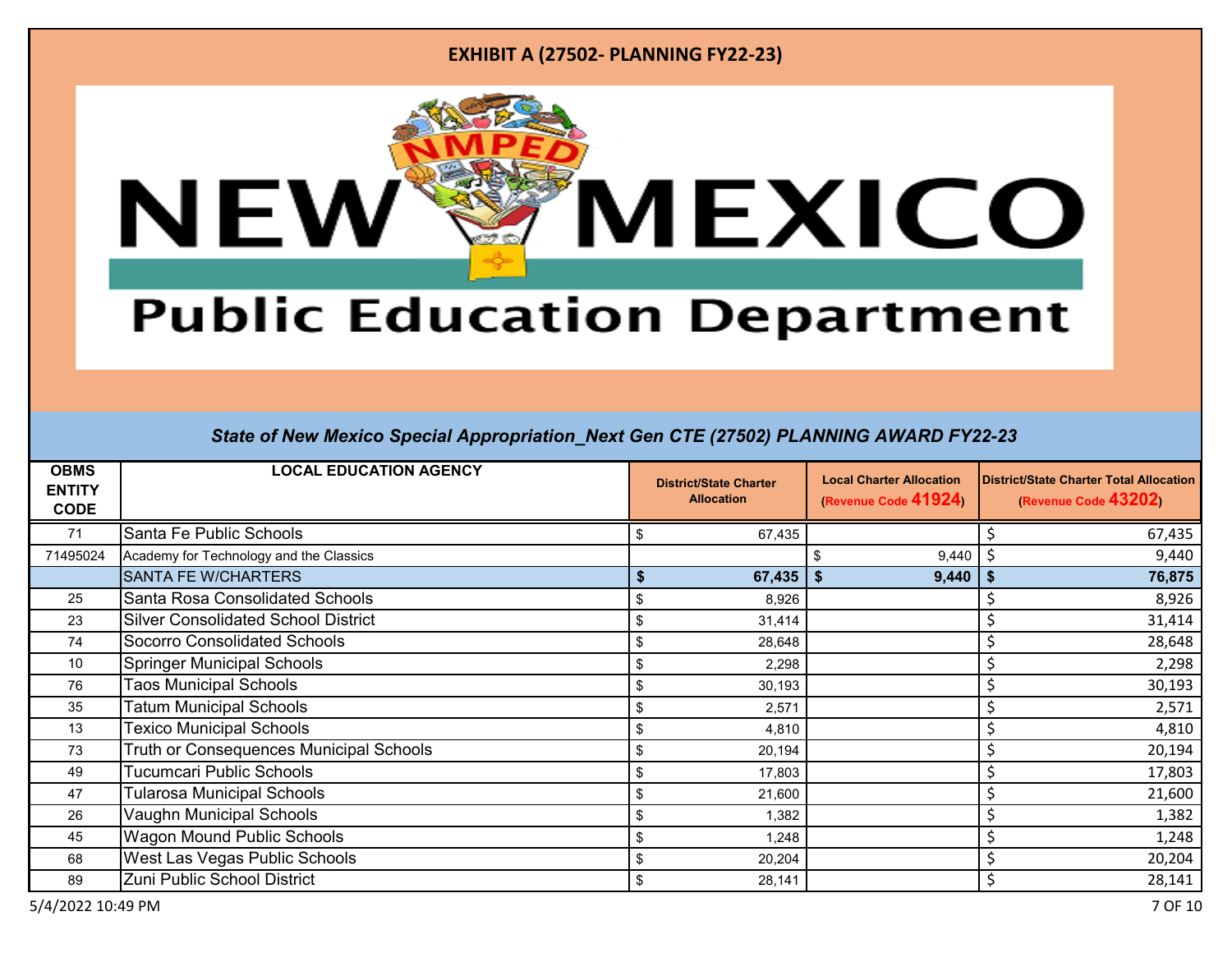

# **Public Education Department**

| <b>OBMS</b><br><b>ENTITY</b><br><b>CODE</b> | <b>LOCAL EDUCATION AGENCY</b>                                | <b>District/State Charter</b><br><b>Allocation</b> | <b>Local Charter Allocation</b><br>(Revenue Code 41924) | <b>District/State Charter Total Allocation</b><br>(Revenue Code 43202) |
|---------------------------------------------|--------------------------------------------------------------|----------------------------------------------------|---------------------------------------------------------|------------------------------------------------------------------------|
|                                             | <b>STATE CHARTERS</b>                                        |                                                    |                                                         |                                                                        |
| 524-001                                     | AIMS @ UNM                                                   | 6,228<br>Ŝ                                         |                                                         | 6,228                                                                  |
| 516-001                                     | Albuquerque School of Excellence                             | \$<br>5,549                                        |                                                         | 5,549                                                                  |
| 517-001                                     | Albuquerque Sign Language Academy (The)                      | \$<br>755                                          |                                                         | 755                                                                    |
| 532-001                                     | Aldo Leopold High School                                     | 4,554<br>Ŝ                                         |                                                         | 4,554                                                                  |
| 511-001                                     | Alma d' arte Charter High School                             | \$<br>4,774                                        |                                                         | 4,774                                                                  |
| 525-001                                     | Amy Biehl Charter High School                                | \$<br>8,757                                        |                                                         | 8,757                                                                  |
| 520-001                                     | ASK Academy (The)                                            | \$<br>5,724                                        |                                                         | 5,724                                                                  |
| 512-001                                     | <b>Cesar Chavez Community School</b>                         | \$<br>7,285                                        |                                                         | 7,285                                                                  |
| 562-001                                     | Dzit Dit Lool School of Empowerment, Action and Perseverance | \$<br>1,417                                        |                                                         | 1,417                                                                  |
| 550-001                                     | <b>Estancia Valley Classical Academy</b>                     | \$<br>7,901                                        |                                                         | 7,901                                                                  |
| 557-001                                     | <b>Explore Academy</b>                                       | 9,097<br>\$                                        |                                                         | 9,097                                                                  |
| 567-001                                     | Las Montañas Charter School                                  | \$<br>6,999                                        |                                                         | 6,999                                                                  |
| 519-001                                     | MASTERS Program (The)                                        | \$<br>9,998                                        |                                                         | 9,998                                                                  |
| 547-001                                     | <b>McCurdy Charter School</b>                                | \$<br>14,565                                       |                                                         | 14,565                                                                 |
| 501-001                                     | Media Arts Collaborative Charter School                      | 4,114<br>\$                                        |                                                         | 4,114                                                                  |
| 578-001                                     | Middle College High School                                   | \$<br>8,442                                        |                                                         | 8,442                                                                  |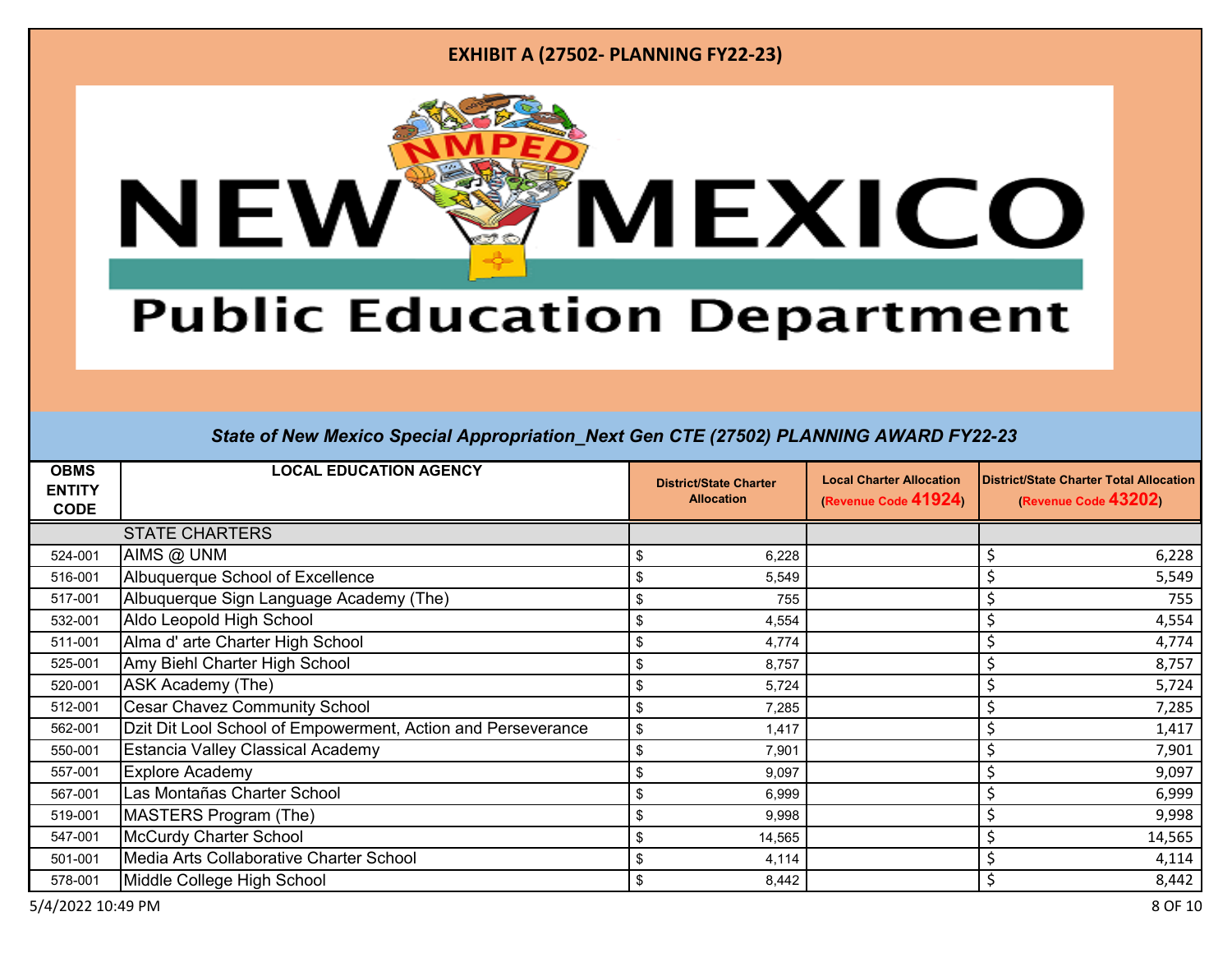

# **Public Education Department**

| <b>OBMS</b><br><b>ENTITY</b><br><b>CODE</b> | <b>LOCAL EDUCATION AGENCY</b>                           | <b>District/State Charter</b><br><b>Allocation</b> | <b>Local Charter Allocation</b><br>(Revenue Code 41924) | <b>District/State Charter Total Allocation</b><br>(Revenue Code 43202) |
|---------------------------------------------|---------------------------------------------------------|----------------------------------------------------|---------------------------------------------------------|------------------------------------------------------------------------|
| 542-001                                     | Mission Achievement and Success Charter School          | 11,890<br>-\$                                      |                                                         | 11,890                                                                 |
| 564-001                                     | Monte del Sol Charter School                            | \$<br>8,564                                        |                                                         | 8,564                                                                  |
| 549-001                                     | New America School of Las Cruces                        | 6,432<br>-\$                                       |                                                         | 6,432                                                                  |
| 554-001                                     | <b>New Mexico Connections Academy</b>                   | \$<br>31,826                                       |                                                         | 31,826                                                                 |
| 509-001                                     | New Mexico School for the Arts                          | 12,308<br>\$                                       |                                                         | 12,308                                                                 |
| 005-020                                     | Pecos Connections Academy                               | -\$<br>13,480                                      |                                                         | 13,480                                                                 |
| 505-001                                     | <b>School of Dreams Academy</b>                         | \$<br>6,928                                        |                                                         | 6,928                                                                  |
| 568-001                                     | Six Directions Indigenous Charter School                | \$<br>2,588                                        |                                                         | 2,588                                                                  |
| 544-001                                     | Southwest Aeronautics, Mathematics, and Science Academy | \$<br>6,832                                        |                                                         | 6,832                                                                  |
| 531-001                                     | Southwest Secondary Learning Center                     | \$<br>5,549                                        |                                                         | 5,549                                                                  |
| 510-001                                     | <b>Faos Academy</b>                                     | \$<br>8,466                                        |                                                         | 8,466                                                                  |
| 536-001                                     | <b>GREAT Academy (The)</b>                              | 2,416<br>\$                                        |                                                         | 2,416                                                                  |
| 518-001                                     | Tierra Adentro                                          | 4,303<br>- \$                                      |                                                         | 4,303                                                                  |
| 565-001                                     | Tierra Encantada Charter School                         | \$<br>7,528                                        |                                                         | 7,528                                                                  |
| 76555012                                    | Vista Grande High School                                | \$<br>4,284                                        |                                                         | 4,284                                                                  |
| 552-001                                     | Walatowa High Charter School                            | \$<br>3,680                                        |                                                         | 3,680                                                                  |
|                                             | <b>STATE SUPPORTED INSTITUTIONS</b>                     |                                                    |                                                         |                                                                        |